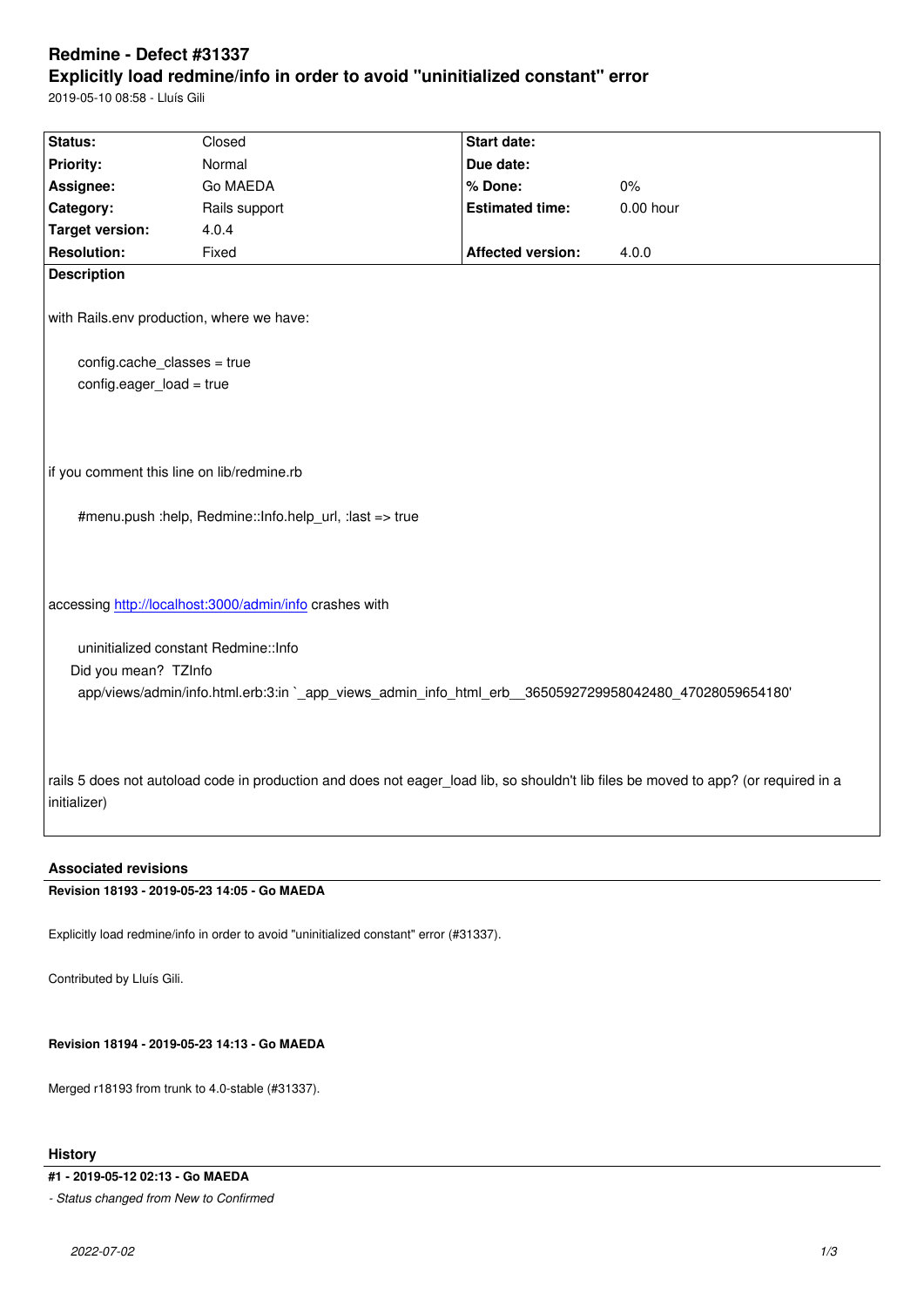Confirmed the problem in production mode.

Started GET "/" for 127.0.0.1 at 2019-05-12 09:09:58 +0900 Processing by WelcomeController#index as HTML Current user: anonymous Rendering welcome/index.html.erb within layouts/base Rendered collection of news/\_news.html.erb [2 times] (3.2ms) Rendered welcome/index.html.erb within layouts/base (4.8ms) Completed 500 Internal Server Error in 34ms (ActiveRecord: 1.8ms)

ActionView::Template::Error (uninitialized constant Redmine::Info Did you mean? TZInfo):

5: <meta http-equiv="X-UA-Compatible" content="IE=edge"/>

6: <title><%= html\_title %></title>

7: <meta name="viewport" content="width=device-width, initial-scale=1, maximum-scale=1, user-scalable=no">

8: <meta name="description" content="<%= Redmine::Info.app\_name %>" />

9: <meta name="keywords" content="issue,bug,tracker" />

10: <%= csrf\_meta\_tag %>

11:  $<%$  favicon  $%$ 

app/views/layouts/base.html.erb:8:in `app\_views\_layouts\_base\_html\_erb\_\_\_407490831146708261\_70306253856560' lib/redmine/sudo\_mode.rb:65:in `sudo\_mode'

diff --git a/lib/redmine.rb b/lib/redmine.rb

index 2de351c07..600b9df57 100644

--- a/lib/redmine.rb

+++ b/lib/redmine.rb

@@ -194,7 +194,7 @@ Redmine::MenuManager.map :top\_menu do |menu|

menu.push :my\_page, { :controller => 'my', :action => 'page' }, :if => Proc.new { User.current.logged? }

menu.push :projects, { :controller => 'projects', :action => 'index' }, :caption => :label\_project\_plural

menu.push :administration, { :controller => 'admin', :action => 'index' }, :if => Proc.new { User.current.admin? }, :last => true

- menu.push :help, Redmine::Info.help\_url, :last => true

+ # menu.push :help, Redmine::Info.help\_url, :last => true

end

Redmine::MenuManager.map :account\_menu do |menu|

### **#2 - 2019-05-21 16:59 - Go MAEDA**

*- Target version set to Candidate for next minor release*

The following patch fixes the problem.

diff --git a/lib/redmine.rb b/lib/redmine.rb

index 7c06ac344..7e4f65370 100644

--- a/lib/redmine.rb

+++ b/lib/redmine.rb

@@ -40,6 +40,7 @@ require 'redmine/activity/fetcher'

require 'redmine/ciphering'